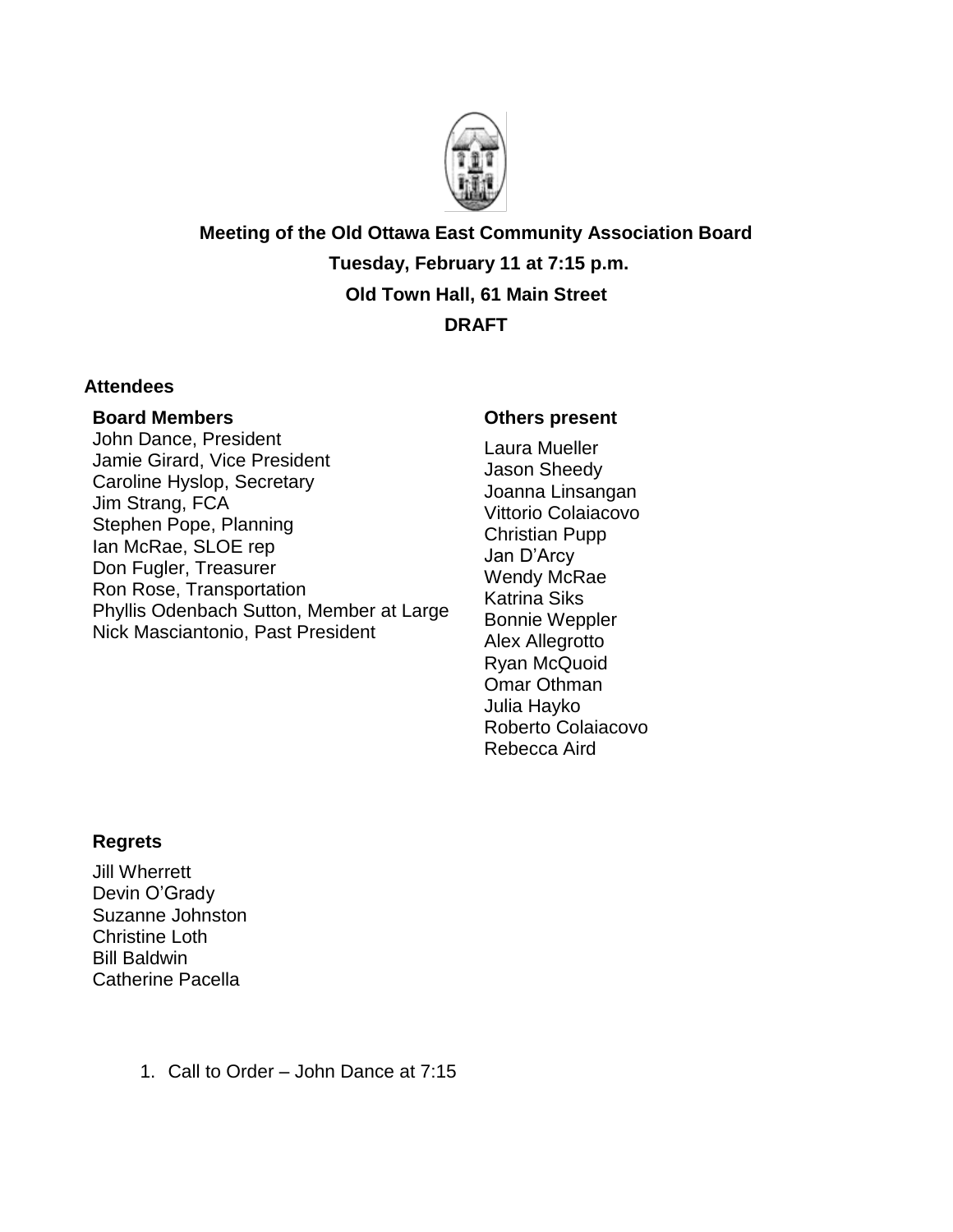Some students from Carleton University social work program were in attendance to observe the meeting.

- 2. Approval of Agenda Moved: Don Fugler. 2nd: Ian McRae. Carried
- 3. Approval of January 14 Minutes Moved: Jim Strang. 2nd: Don Fugler. Carried
- 4. Chair's Report John Dance

A report was distributed by email in advance of the meeting.

- The Councillor's Cup outdoor hockey tournament was held, and officiated by councillor Chernushenko. The Glebe team won the championship game, unseating last year's champions, the Old Ottawa East Hosers.
- Brantwood Park has had a superb season for the rink.
- Sale of the Oblate lands an offer is currently on the table but we do not have details regarding the status of the offer and potential sale.
- Cash in lieu of parkland: a number of items have been approved, including a dock at Springhurst Park, a concrete ping pong table at Brantwood.
- The City did respond to our Main Street renewal letter; take a look at what they said; this was distributed by email and we hope to put it up on the OECA website.

A question was raised as to what sort of testing would be done on houses that experience shaking along Main Street prior to the commencement of construction. Our understanding is that each house will be inspected by the City prior to construction.

The NCC has committed to a safe crossing at the intersections of Queen Elizabeth and Fifth and Colonel By and Clegg.

5. Treasurer's Report – Don Fugler

We currently have \$13,825 in the bank. Now that we are incorporating, directors' insurance is going to cost somewhere in the range of about \$1000 per year, plus we have committed to the delivery of the Mainstreeter in the amount of \$550 – we will therefore soon need to consider the sustainability of our finances.

6. Councillor's Report – David Chernushenko

There has been some discussion of cash-in-lieu of parkland fund possibilities for testing of the soil adjacent to Old Town Hall. We do not know if that funding is likely to be approved. If the City were to bid on that land, they would need to know whether the land is contaminated and to what degree and what remedy, if any, is necessary.

There is a fair bit of concern about potential contamination of lands in the neighbourhood, and this is something the councillor agrees to look into further and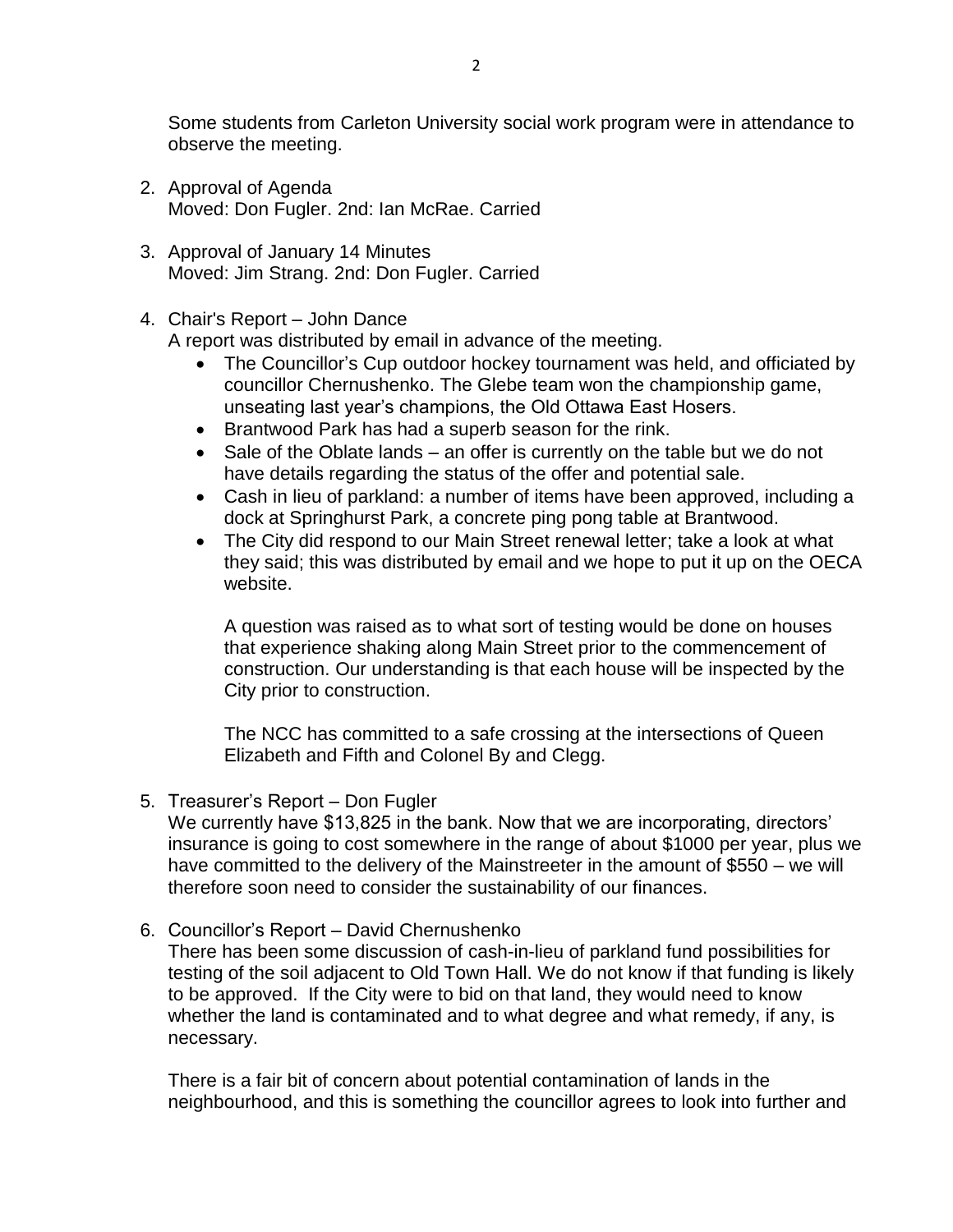report back on.

There is some consideration under way as to whether it would be feasible and desirable to put in a bike contraflow lane on the north side of Hawthorne.

The councillor's staff is considering what the costs would be for conduits that could be used for the burial of hydro wires along Main Street. There is no budget from the City to bury the wires, and there does not appear at the moment to be a developer willing and able to take on that cost. Thus, the question of how that could be done is an open question.

# 7. Committee Reports

7.1 Planning - Stephen Pope

A table was sent around via email prior to the meeting. It includes a summary of planning activities.

- Proposal for 99 Concord was approved at Committee of Adjustment.
- At 178 Main Street, a small property owner was looking into putting in a duplex but that is being reconsidered based on the fact that the Official Plan allows for more intensive development.
- We have not heard back from Uniform developer with respect to the Portuguese church site.
- At 141 Main Street (the Sisters' property), a proposal has come forward to move ahead with no visitors' parking and this is under consideration, but faces opposition. If the development moves ahead with limited parking, it will put pressure on Archville. Stephen seeks direction as to whether we continue to oppose on parking and other matters at this development. There is no doubt that parking in Archville is already saturated, and there is certainly concern about putting further pressure on street parking.

# 7.2 SLOE – Ian McRae and Rebecca Aird

A report was circulated by email prior to the meeting.

- The Main Farmers' Market had its AGM last night, and now has a seven person board. We are expecting that the market will have to be moved in 2015 because of Main Street reconstruction, and an alternative site will need to be selected.
- Deep Green Options: This is a project that we have been working on for some time with Carleton University, leading up to the planning of a forum, where people with expertise in sustainable development will participate in a panel. It is hoped that developers, city staff and community members will participate. It is not really a public open discussion forum but an invitation panel, and there is not capacity for large public attendance. The forum is scheduled to take place on March 22. Some support is coming from Carleton University and other sources. There will also be a community town hall type event for people to discuss what came out of the forum. This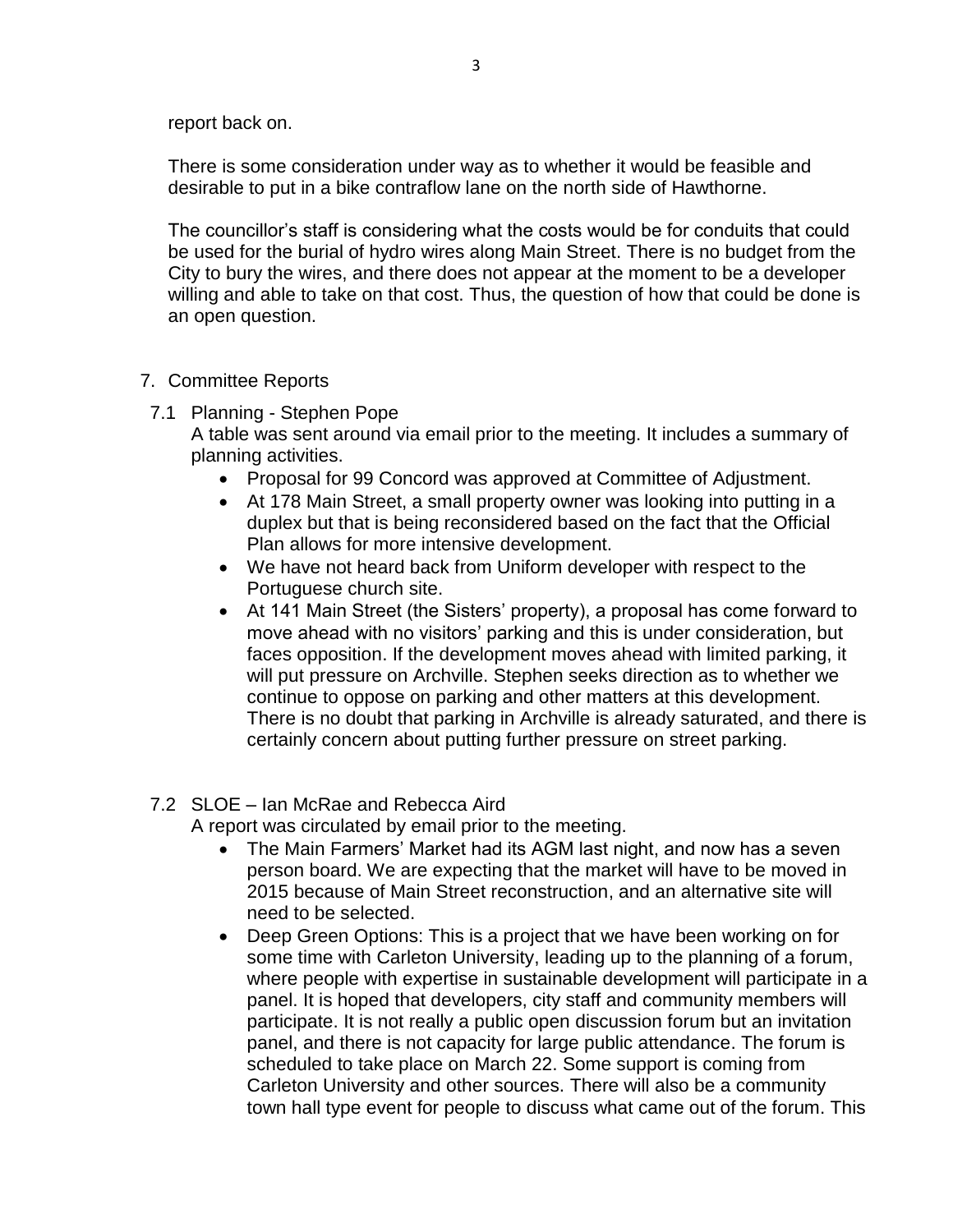is a request for the Ottawa East Community Association to support the forum in the form of a contribution of \$500.

Motion: that the Old Ottawa East Community Association approve a contribution of \$500 to Sustainable Living Ottawa East for the Forum on Sustainable Development to be held in Ottawa on March 22, 2014.

Moved: Don Fugler. 2nd: Caroline Hyslop

Discussion ensued thereon.

Motion carried.

7.3 Transportation - Ron Rose

The next working group meeting will take place on March 19. An issue has arisen for pedestrians crossing the road beside Queen Elizabeth near the TD Bank. It was agreed that we support the Glebe residents who are concerned about a safe crossing at that intersection.

- 7.4 City Centre Coalition Nothing to report
- 7.5 Federation of Citizens' Associations Jim Strang A report was distributed by email in advance of tonight's meeting.
	- One change from the report as distributed: the FCA's position on campaign funding is that corporate and union campaign donations to municipal candidates ought to be prohibited.
	- Site plan: it is important for the FCA to receive information from member associations and to get comments in by Feb. 14 (or shortly thereafter) on anything involving city planning.
	- Student housing: conversions from single family dwelling to higher density student housing has been a concern in some neighbourhoods.
- 7.6 Communications Nothing to report.
- 7.7 Community Safety Jaime Girard Nothing to report.
- 7.8 Membership Nothing to report